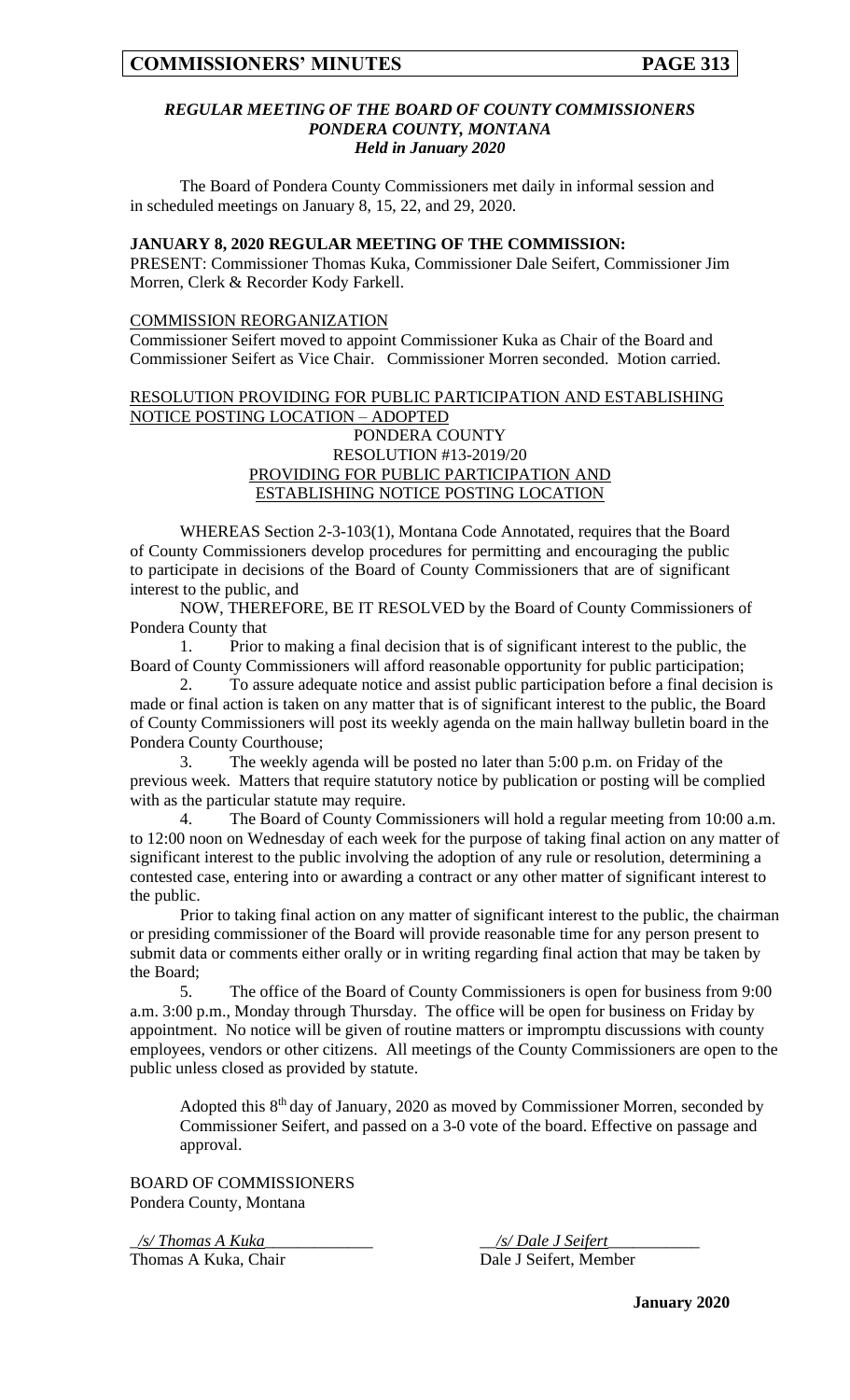#### ATTEST:  $\frac{1}{s}$  /s/ *Jim Morren* Jim Morren, Member

\_*/s/ Kody L Farkell*\_\_\_\_\_\_\_\_\_\_\_\_\_ Kody L Farkell, Clerk and Recorder

# RESOLUTION SETTING COSTS IN TAX LIEN SALES, ASSIGNMENTS, REDEMPTIONS AND TAX DEED SALES, AND OWNERSHIP AND INTEREST SEARCH BIDS – ADOPTED

# PONDERA COUNTY, MONTANA RESOLUTION #14-2019/20 RESOLUTION SETTING COSTS IN TAX LIEN SALES, ASSIGNMENTS, REDEMPTIONS AND TAX DEED SALES, AND OWNERSHIP AND INTEREST SEARCH BIDS

WHEREAS, Section 15-17-121(2)(a), MCA, defines "Costs" incurred by the county as a result of a taxpayer's failure to pay taxes when due, including but not limited to any actual out-of-pocket expenses incurred by the county plus the administrative costs; and the county costs collected may be deposited in the county General Fund, pursuant to Section 15-17-322, MCA; and

WHEREAS, Section 15-17-212, MCA, directs the county treasurer, upon receipt of all delinquent taxes, penalties, interest and costs, to prepare a TAX SALE CERTIFICATE and the costs to a purchaser other than the County, shall be set as follows:

preparation of list of delinquent taxes preparation of notice of pending tax sale conducting the tax sale preparation of the tax sale certificate

Total, per parcel  $$25.00$ 

WHEREAS, Section 15-17-323, MCA, directs the county treasurer, upon receipt of all delinquent taxes, penalties, interest and costs, to prepare an ASSIGNMENT certificate of the county's interest in property in which the county is listed as the purchaser and the costs to an assignee, shall be set as follows:

preparation of Assignment Certificate recording fees

distribution of payment

Total, per parcel \$50.00

WHEREAS, Section 15-18-113 and Section 15-18-114, MCA, directs the county treasurer, upon receipt of all delinquent taxes, penalties, interest and costs, to process the REDEMPTION of the County's or assignee's interest in the property redeemed and the refund to the assignee, shall be set as follows:

> processing redemption distribution of payment processing refund to assignee certified mail and/or publication costs

Total, per parcel \$25.00 WHEREAS, Section 15-18-211, MCA, directs the county treasurer, upon receipt of all delinquent taxes, penalties, interest and costs, to grant the purchaser a TAX DEED for the property, and the costs shall be set as follows:

> preparation and postage for courtesy letters identification and notification of interested persons certified mail and/or publication costs title search costs publication of legal notices recording fees preparation of deed

Total, per parcel \$300.00

WHEREAS, Section 15-18-212, MCA, directs notification to all persons considered interested parties in the property and the current occupant of the property, if any, that a tax deed may be issued to the county unless the property tax lien is redeemed prior to the expiration date of the redemption period, the County intends to contract for the services of a licensed title company to perform ownership and interest searches on all properties selected by the Board of County Commissioners. Inasmuch as there is only

**January 2020**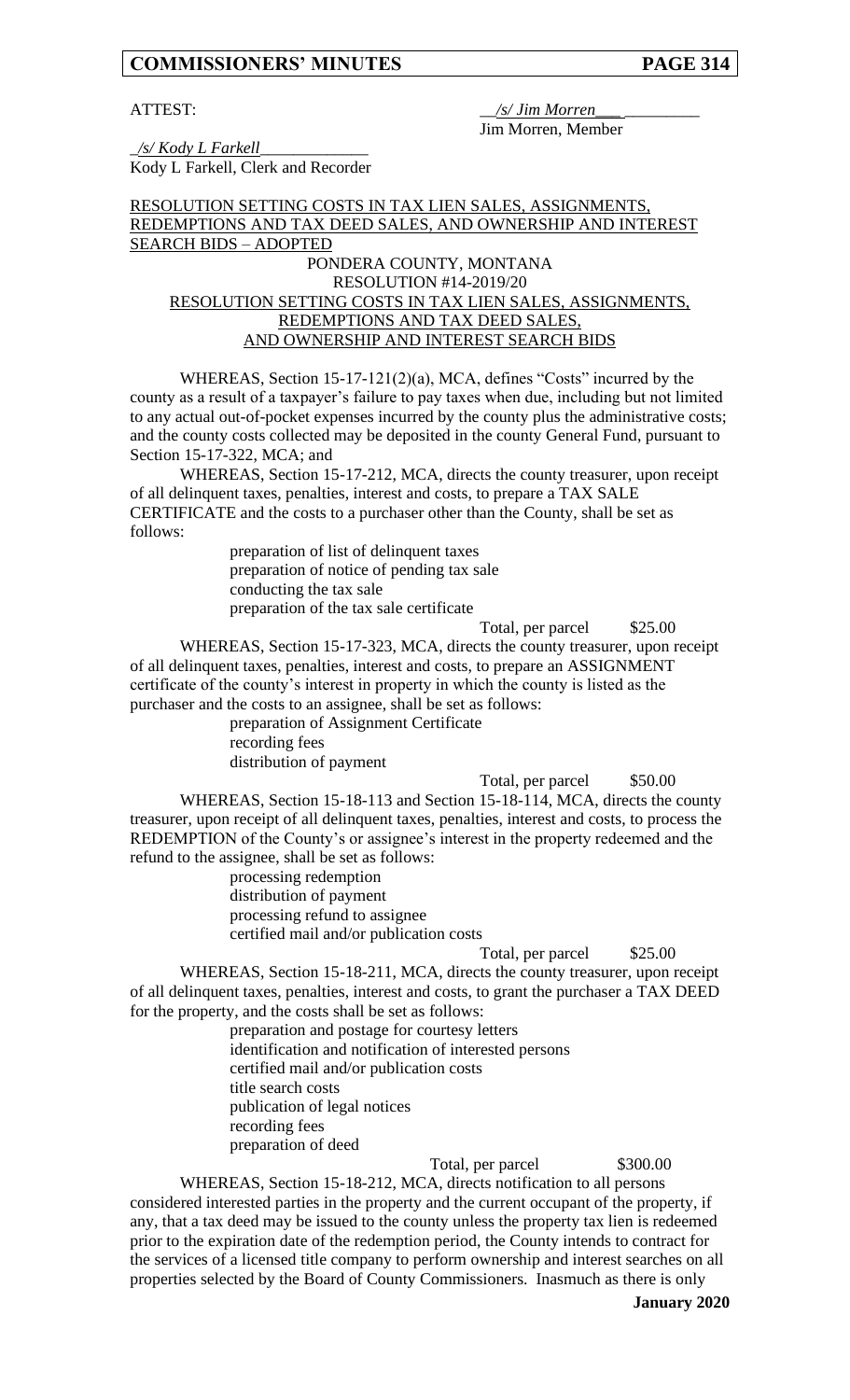one licensed title company with its office in Pondera County, the Commissioners will contract with said First American Title Company for its services in determining interested parties and issuance of a Litigation Guarantee on each parcel. A request for cost for these services will be obtained from the First American Title Company.

NOW, THEREFORE, BE IT RESOLVED by the Pondera County Board of Commissioners that the fees for the actual and administrative costs, assessed to a purchaser other than the County, are set as follows:

| TAX SALE CERTIFICATE, PER PARCEL | \$25.00  |
|----------------------------------|----------|
| ASSIGNMENT, PER PARCEL           | \$50.00  |
| REDEMPTION, PER PARCEL           | \$25.00  |
| TAX DEED SALE, PER PARCEL        | \$300.00 |

BE IT FURTHER RESOLVED by the Pondera County Board of Commissioners that the Board of County Commissioners will contract with First American Title Company for its services in determining interested parties and issuance of a Litigation Guarantee on each parcel. A request for cost for these services will be obtained from the First American Title Company.

Adopted this 8<sup>th</sup> day of January, 2020 as moved by Commissioner Morren seconded by Commissioner Seifert, and passed on a 3-0 vote of the board. Effective on passage and approval.

BOARD OF COMMISSIONERS Pondera County, Montana

Kody L Farkell, Clerk and Recorder

\_*/s/ Thomas A Kuka*\_\_\_\_\_\_\_\_\_\_\_\_\_ \_\_*/s/ Dale J Seifert*\_\_\_\_\_\_\_\_\_\_\_ Thomas A Kuka, Chair Dale J Seifert, Member

\_*/s/ Kody L Farkell*\_\_\_\_\_\_\_\_\_\_\_\_\_

ATTEST:  $\frac{1}{s'} \lim \text{Morren}$ Jim Morren, Member

# RESOLUTION SETTING MILEAGE ALLOWANCE, LODGING AND PER DIEM REIMBURSEMENT RATES – ADOPTED PONDERA COUNTY, MONTANA RESOLUTION #15-2019/20 SETTING MILEAGE ALLOWANCE, LODGING AND PER DIEM REIMBURSEMENT RATES

WHEREAS Sections 2-18-501 through 2-18-503, and Section 7-4-2108, Montana Code Annotated, provide that persons who may be entitled to mileage, lodging and per diem reimbursement paid from public funds when using their own automobiles, incurring costs for lodging and per diem, in the performance of official duties are entitled to collect mileage for the distance actually traveled by automobile at a rate equal to the mileage allotment allowed by the Internal Revenue Service for the preceding calendar year; and

WHEREAS the mileage rate for state and local government employees has been established for calendar year 2019 by the Internal Revenue Service as 57.5 cents per mile for the first 1,000 miles of travel within each month and the rate for mileage over 1,000 miles per month at 54.5 cents per mile (3 cents less per mile, per 2-18-503(b), Montana Code Annotated)

WHEREAS the State of Montana has established the lodging and per diem rates for state and local government employees as follows:

In-state lodging reimbursement rate is \$96.00 plus tax for all communities except for Big Sky/ West Yellowstone – Gallatin County, Helena – Lewis & Clark County, Missoula – Missoula County, and Kalispell – Flathead County, which communities are considered high cost areas.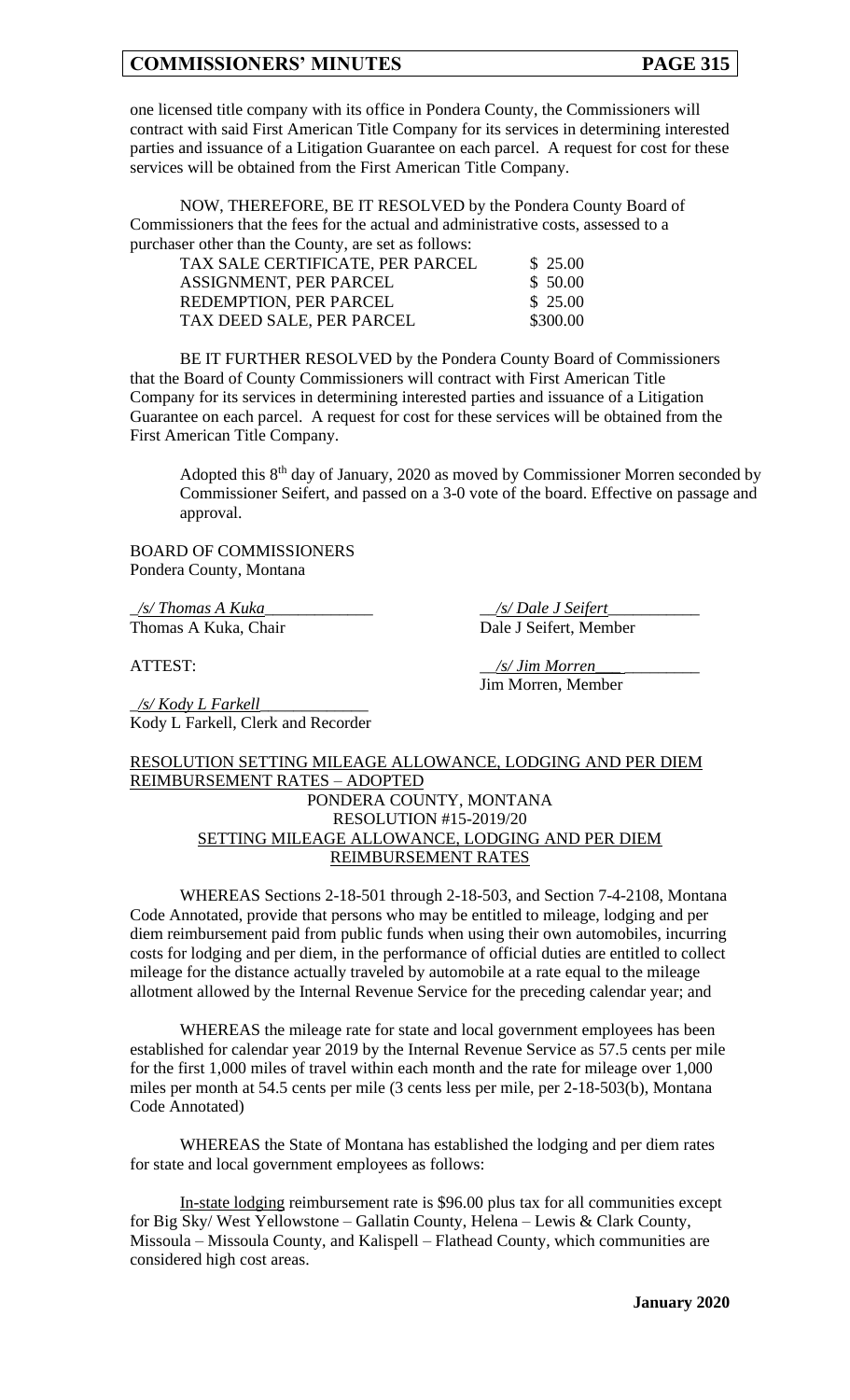| Per Diem Rates      | In-State | Out-of-State |
|---------------------|----------|--------------|
| Morning Meal        | \$7.50   | \$13.00      |
| Mid-Day Meal        | \$8.50   | \$14.00      |
| <b>Evening Meal</b> | \$14.50  | \$23.00      |
| Totals              | \$23.00  | \$50.00      |

NOW, THEREFORE, BE IT RESOLVED by the Board of County Commissioners of Pondera County that the mileage allotment allowed to Pondera County employees during calendar year 2019 shall be 57.5 cents per mile (up to and including 1,000 miles) and 54.5 cents per miles (over 1,000 miles) during each calendar month; and

NOW, THEREFORE, BE IT FURTHER RESOLVED by the Board of County Commissioners of Pondera County that the in-state lodging reimbursement and per diem rates shall be

In-state lodging reimbursement rate is \$96.00 plus tax for all communities except for Big Sky/ West Yellowstone – Gallatin County, Helena – Lewis & Clark County, Missoula – Missoula County, and Kalispell – Flathead County, which communities are considered high cost areas.

| Per Diem Rates | In-State | Out-of-State |
|----------------|----------|--------------|
| Morning Meal   | \$7.50   | \$11.00      |
| Mid-Day Meal   | \$8.50   | \$12.00      |
| Evening Meal   | \$14.50  | \$23.00      |
| Totals         | \$23.00  | \$46.00      |

Adopted this 8<sup>th</sup> day of January, 2020 as moved by Commissioner Morren, seconded by Commissioner Seifert, and passed on a 3-0 vote of the board. Effective on passage and approval.

BOARD OF COMMISSIONERS Pondera County, Montana

\_*/s/ Thomas A Kuka*\_\_\_\_\_\_\_\_\_\_\_\_\_ \_\_*/s/ Dale J Seifert*\_\_\_\_\_\_\_\_\_\_\_ Thomas A Kuka, Chair Dale J Seifert, Member

ATTEST:  $\frac{s}{Jim\;Morren}$ Jim Morren, Member

\_*/s/ Kody L Farkell*\_\_\_\_\_\_\_\_\_\_\_\_\_ Kody L Farkell, Clerk and Recorder

# RESOLUTION SETTING DAILY RATE FOR INCARCERATION CREDIT – ADOPTED

# PONDERA COUNTY, MONTANA RESOLUTION #16-2019/20 DAILY RATE FOR INCARCERATION CREDIT

WHEREAS, Section 46-18-403, MCA, states that "the daily rate for incarceration must be established annually by the Board of County commissioners by resolution" and that the daily rate must be equal to the actual cost incurred by the detention facility and it has been determined that the actual costs incurred by the Pondera County detention facility, on an average daily basis, is equal to Fifty dollars (\$50.00);

NOW, THEREFORE, BE IT RESOLVED by the Board of County Commissioners of Pondera County that the daily rate for confinement costs, other than for actual medical costs, as ordered by the court and paid in advance for confinement and prior to payment of any fine, is hereby established at \$ 50.00 per day; and

BE IT FURTHER RESOLVED, if a judgment is for a fine and imprisonment until the fine is paid, the detainee shall be allowed a credit of \$ 50.00 for each day of incarceration; and that an inmate is responsible for the actual costs of medication, medical services, or hospitalization while detained in a detention center, based upon the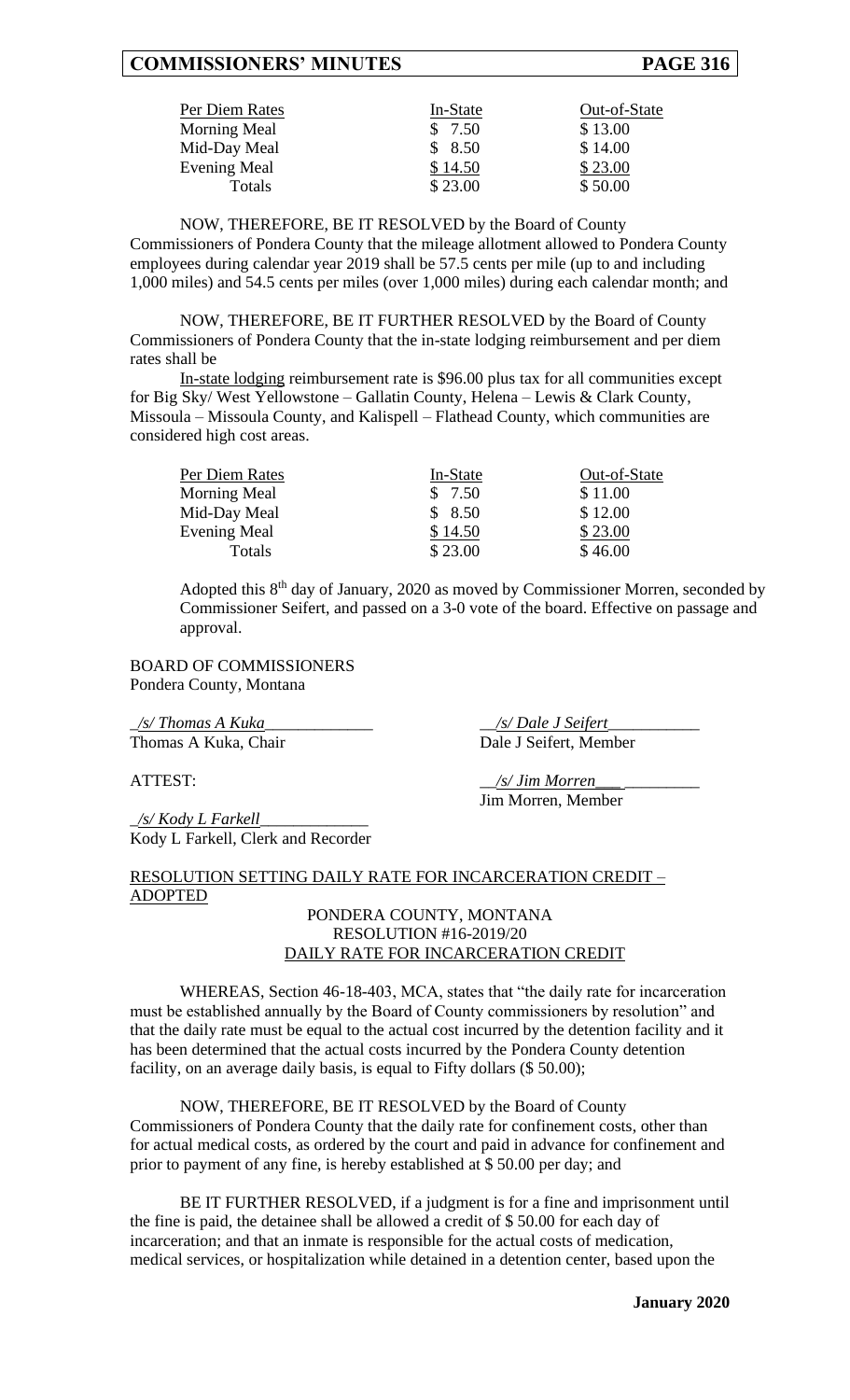individual's ability to pay and/or private provider health care coverage, or a bonafide and responsible third-party payer; and

BE IT FURTHER RESOLVED, that the County Attorney shall initiate proceedings to collect from the inmate any charges arising from the medical services or hospitalization in accordance with 7-32-2245, MCA.

Adopted this 8<sup>th</sup> day of January, 2020 as moved by Commissioner Morren, seconded by Commissioner Seifert, and passed on a 3-0 vote of the board. Effective on passage and approval.

BOARD OF COMMISSIONERS Pondera County, Montana

\_*/s/ Thomas A Kuka*\_\_\_\_\_\_\_\_\_\_\_\_\_ \_\_*/s/ Dale J Seifert*\_\_\_\_\_\_\_\_\_\_\_ Thomas A Kuka, Chair Dale J Seifert, Member

ATTEST:  $\frac{1}{s'}$  *Jim Morren* Jim Morren, Member

\_*/s/ Kody L Farkell*\_\_\_\_\_\_\_\_\_\_\_\_\_ Kody L Farkell, Clerk and Recorder

#### COMMISSIONER REPRESENTATIVES TO BOARDS

The Commissioner representative assignments to County and Regional boards were made as follows: **County Boards**

| <b>County Boards</b>             |                                                                                                                                             |
|----------------------------------|---------------------------------------------------------------------------------------------------------------------------------------------|
| Kuka                             | Airport<br>Weed<br><b>Pondera County Community Service</b><br>Park                                                                          |
| Seifert                          | Health<br>Pondera Regional Port Authority<br>Park                                                                                           |
| Morren                           | Pondera Medical Center<br>Pondera County Council On Aging<br>Park                                                                           |
| <b>Regional and State Boards</b> |                                                                                                                                             |
| Kuka                             | Northcentral Regional Detention Center<br><b>Center For Mental Health</b>                                                                   |
| Seifert                          | Northern Montana Joint Refuse Disposal District<br><b>Sweetgrass Development</b><br>Opportunities Inc<br>Northern Montana Transit Authority |
| Morren                           | North Central Area Agency on Aging                                                                                                          |
|                                  |                                                                                                                                             |

Commissioner Seifert moved to approve the commissioner representative to boards as named above through December 2020. Commissioner Morren seconded. Motion carried.

CITIZEN APPOINTMENTS TO COUNTY ADVISORY BOARDS Commissioner Seifert moved and Commissioner Morren moved to appoint/reappoint the following to the County Advisory Boards: Airport - John Faber, Duane Habets (2022) Conrad Cemetery District – Everett Breding (2022) Valier Cemetery District – Donald Dodge (2022) Community Service – Ed Erickson (2022) Health – Pam McFarland (2022)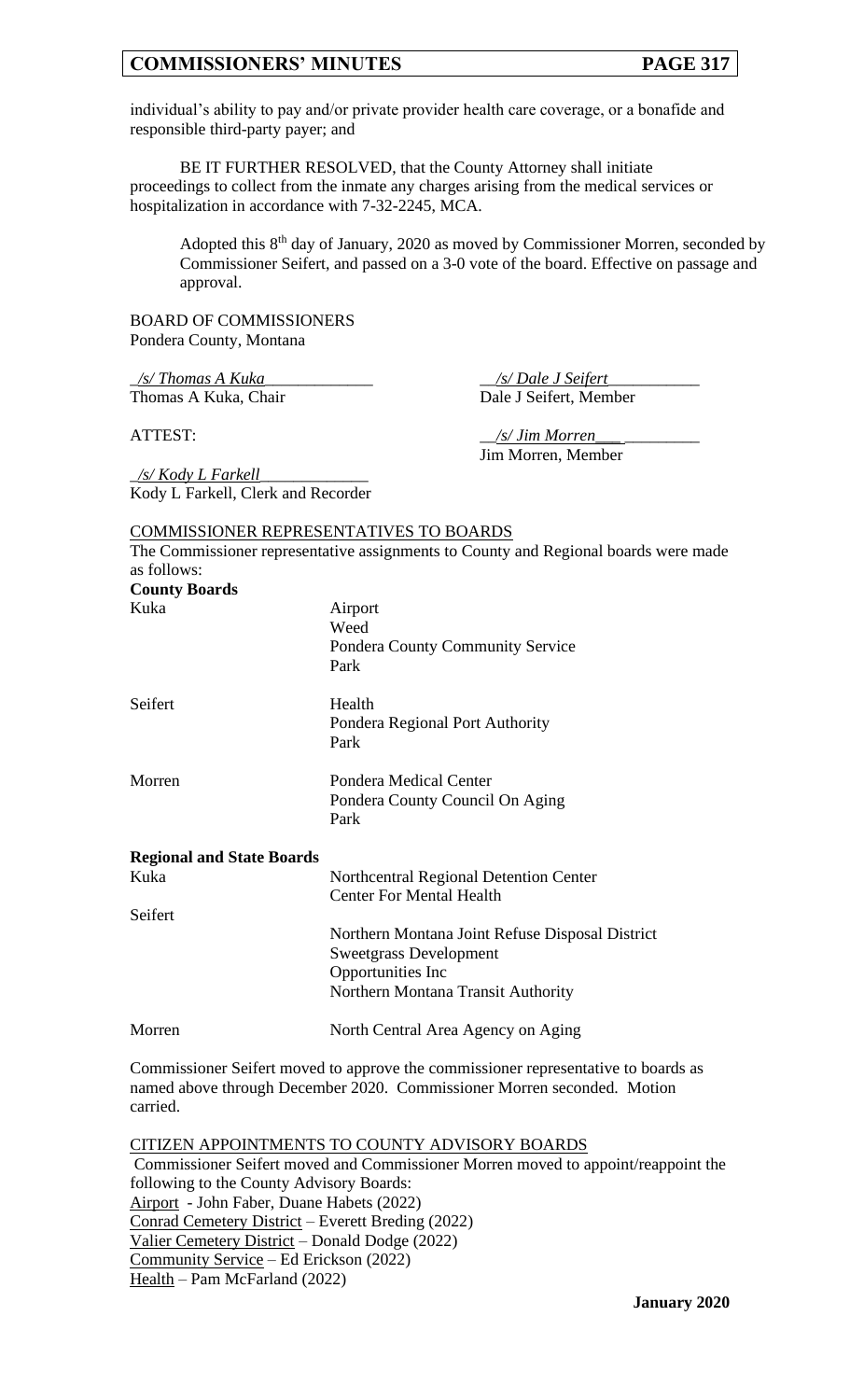Park – Kenneth Wheeler Sr (2022) Planning – Kenneth Wheeler Sr (2022) Conrad TV – Bob Hjelm (2022) North Central Area Agency On Aging – Penny Douglas (2022) Weed – Chris Ellis, Dan Rouns (2022) Building Inspection Contract Board of Inspectors – Steve Kaphammer (2021)

Motion carried.

A complete list of County Advisory Boards and all members is on the County webpage: www.ponderacountymontana.org under Government, Board Appointments.

# RESOLUTION TO LOAN FUND 7380 PORT AUTHORITY FUND-ADOPTED – PONDERA COUNTY, MONTANA RESOLUTION #17 – 2019/20 LOAN TO FUND 7380 PORT AUTHORITY FUND

WHEREAS, Pondera County receives an annual payment from the City of Conrad for the Blue Sky Villa, currently in the amount of \$14,962.50; and

WHEREAS, the Commissioners have entered into an agreement with the Port Authority to loan the fiscal year 2019-20 payment to the Port Authority to be used for Port Authority revolving loan funds to small businesses within Pondera County and/or as operating funds; and

WHEREAS, the County has received the fiscal year 2019-20 payment in the amount of \$14,962.50 and has entered into a loan agreement with the Port Authority; and

WHEREAS, the County has designated \$2,000 to pay dues to Sweeetgrass Development and is willing to lend \$12,962.50 to the Port Authority revolving funds.

WHEREAS, the funds shall be subject to repayment and/or forgiveness under the terms of the annual loan agreement.

NOW, THEREFORE, BE IT RESOLVED by the Board of County Commissioners of Pondera County that the Clerk and Recorder effect the loan of \$12,962.50 from the County General Fund to the Port Authority Fund and that the loan be repaid and/or forgiven under the terms of the December 19, 2019 loan agreement. The County will designate \$2,000 to pay Sweetgrass Development dues.

Adopted this 8<sup>th</sup> day of January, 2020 as moved by Commissioner Morren, seconded by Commissioner Seifert, and passed on a 3-0 vote of the full board. Effective upon passage and approval.

BOARD OF COMMISSIONERS Pondera County, Montana

\_*/s/ Thomas A Kuka*\_\_\_\_\_\_\_\_\_\_\_\_\_ \_\_*/s/ Dale J Seifert*\_\_\_\_\_\_\_\_\_\_\_ Thomas A Kuka, Chair Dale J Seifert, Member

ATTEST:  $\frac{1}{s}$  /s/ *Jim Morren* Jim Morren, Member

\_*/s/ Kody L Farkell*\_\_\_\_\_\_\_\_\_\_\_\_\_ Kody L Farkell, Clerk and Recorder

DECEMBER COMMISSION MINUTES-APPROVED Commissioner Morren moved and Commissioner Seifert seconded to approve the December 2019 Minutes of the Commission. Motion carried.

TAX ABATEMENTS 1100-1101-APPROVED Commissioner Seifert moved to approve the following abatement: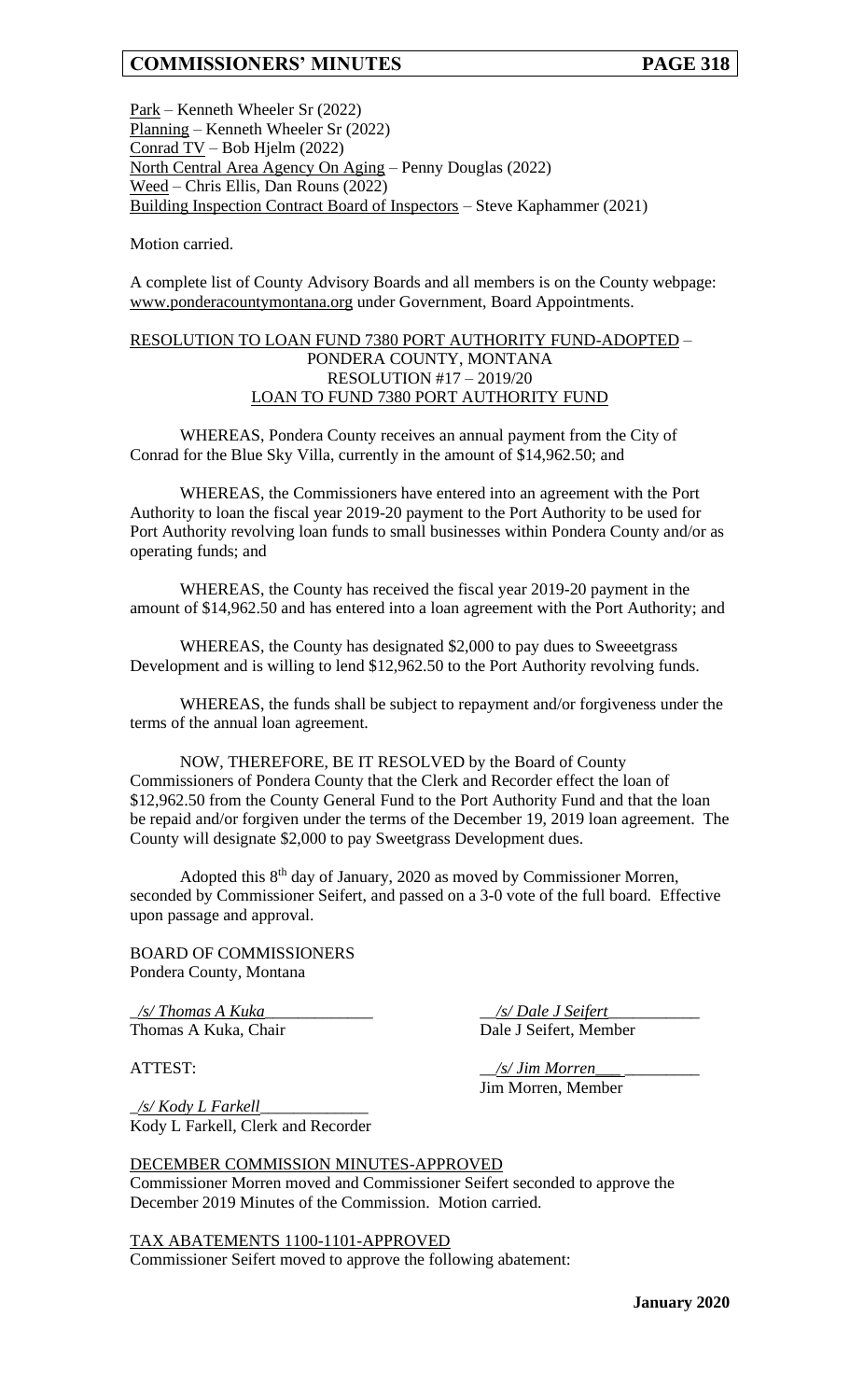|               |                                               |            | PARCEL  |
|---------------|-----------------------------------------------|------------|---------|
| <b>NUMBER</b> | <b>REASON</b>                                 | CANCEL ADD | NO.     |
| 1100          | County tax appeal board decision              | 132.48     | 200500  |
| 1101          | Mobile home moved                             | 23.81      | 2034400 |
|               | Commissioner Morren seconded. Motion carried. |            |         |

## **JANUARY 15, 2020 REGULAR MEETING OF THE COMMISSION:**

PRESENT: Commissioner Thomas Kuka, Commissioner Dale Seifert, Commissioner Jim Morren, Clerk & Recorder Kody Farkell.

| TREASURER'S SECURITIES REPORT                             |  |
|-----------------------------------------------------------|--|
| The following are the investments as of December 31, 2019 |  |

STIP  $$6,002,000.00 \text{ @ } 1.7255346\%$ 

### STOCKMAN BANK BALANCES \$5,553,054.40

#### STOCKMAN BANK –Collateral Report

| 3130AHSR5 | \$5,000,000.00 |                   | FHLB 2001017 1.63% Matures 12/20/21 |
|-----------|----------------|-------------------|-------------------------------------|
| 3138A4JW6 | 300,000.00     | FHLB 2000556 3.5% | Matures $01/01/41$                  |

#### RAYMOND JAMES

| 02587CFF2 | \$200,000.00 | 2.2500% | Due 5/24/2021 (CD)   |
|-----------|--------------|---------|----------------------|
| 140420XL9 | \$245,000.00 | 2.1500% | Due 11/04/2020 (CD)  |
| 48125YT87 | \$250,000.00 | 1.500%  | Due 05/06/2021(step) |
| 254672T24 | \$250,000.00 | 2.000%  | Due 11/23/2021 (CD)  |
| 06051VE36 | \$250,000.00 | 2.50%   | Due 08/06/2020 (CD)  |
| 61690UED8 | \$250,000.00 | 2.85%   | Due 02/14/2022 (CD)  |
| 14042RMS7 | \$250,000.00 | 2.2000% | Due 08/07/2023 (CD)  |
| 38149MCZ4 | \$250,000.00 | 2.1500% | Due 07/18/2022 (CD)  |

#### INDEPENDENCE BANK

| CDARS 1022263613 | 02/06/20 2.44983% | \$500,000.00   |
|------------------|-------------------|----------------|
| CDARS 1022675601 | 06/04/20 2.42056% | \$500,000.00   |
| CDARS 1022898139 | 08/13/20 2.22514% | \$1,000,000.00 |
| CDARS 1023084224 | 10/08/20 2.14685% | \$500,000.00   |
| CDARS 1023205919 | 11/05/20 1.97051% | \$2,000,000.00 |
| CDARS 1023292188 | 12/03/20 1.75458% | \$1,000,000.00 |

Elaine McLean, Treasurer Pondera County

### ADOPTING THIS HANDBOOK OF PERSONNEL POLICIES AND PROCEDURES, SUPERSEDING ALL OTHER PERSONNEL POLICIES AND PROCEDURES-ADOPTED

# PONDERA COUNTY, MONTANA RESOLUTION #18-2019/20 ADOPTING THIS HANDBOOK OF PERSONNEL POLICIES AND PROCEDURES, SUPERSEDING ALL OTHER PERSONNEL POLICIES AND PROCEDURES

WHEREAS, the Board of County Commissioners desires to establish uniform policies and procedures for personnel administration;

WHEREAS, order to be more in line with policies of other local governments, the Board of County Commissioners has determined it is in the best interest of the County, and its employees, to update the following sections in the handbook of personnel policies and procedures:

- 1. Probationary Period
- 2. Health, Life, & Accident Insurance
- 3. Expenses Incurred When Traveling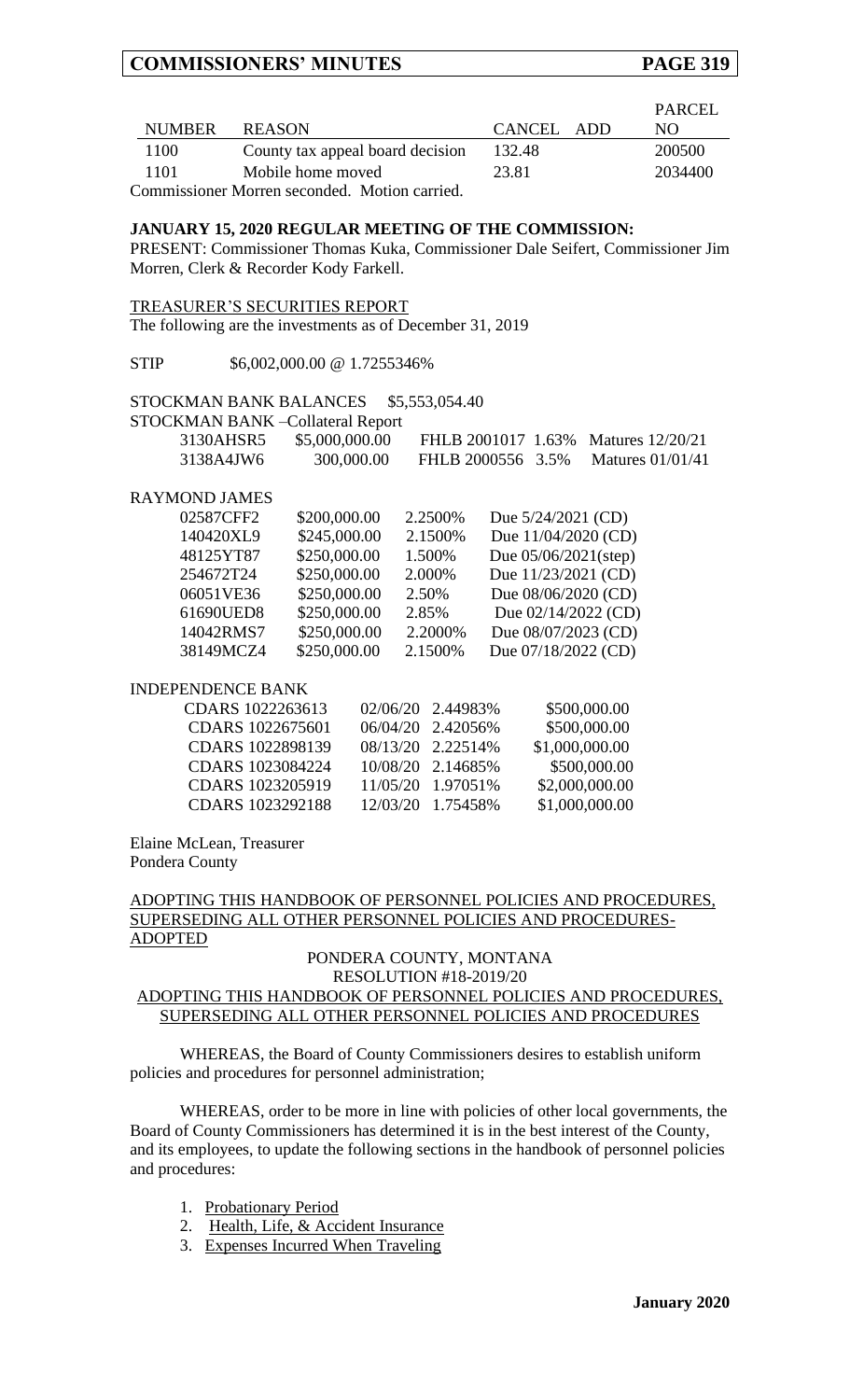NOW, THEREFORE, BE IT HEREBY RESOLVED that this Handbook of Personnel Policies and Procedures be adopted, effective January 26, 2020

Adopted this 8<sup>th</sup> day of January, 2020 as moved by Commissioner Seifert, seconded by Commissioner Morren, and passed on a 3-0 vote of the board. Effective on the date set forth above.

BOARD OF COMMISSIONERS Pondera County, Montana

\_*/s/ Thomas A Kuka*\_\_\_\_\_\_\_\_\_\_\_\_\_ \_\_*/s/ Dale J Seifert*\_\_\_\_\_\_\_\_\_\_\_ Thomas A Kuka, Chair

ATTEST:  $\frac{1}{s}$  /s/ Jim Morren Jim Morren, Member

\_*/s/ Kody L Farkell*\_\_\_\_\_\_\_\_\_\_\_\_\_ Kody L Farkell, Clerk and Recorder

### **JANUARY 22, 2020 REGULAR MEETING OF THE COMMISSION:**

PRESENT: Commissioner Thomas Kuka, Commissioner Dale Seifert, Commissioner Jim Morren, Clerk & Recorder Kody Farkell.

## RESOLUTION DECLARING PROPERTY SURPLUS AND SETTING SALE-ADOPTED

# PONDERA COUNTY RESOLUTION #19 – 2019/20 DECLARING PROPERTY SURPLUS AND SETTING SALE

WHEREAS, pursuant to Section 7-8-2211, MCA, Authorization to sell and exchange county property, the Board of Pondera County Commissioners declares the following personal property belonging to the County as surplus property which is not necessary to the conduct of county business or the preservation of its property:

Two (2) 1982 Ford 800 dump trucks One (1) XH1000-S3 mower<br>Five (5) XH1000 Schulte mowers One (1) 2009 Chevy Silvera One (1) 2010 Ford F150 pickup

One (1) 2009 Chevy Silverado 1500 pickup

WHEREAS, the Commissioners have determined it is in the best interests of the County to sell the items at surplus auction through Public Surplus.

NOW, THEREFORE, BE IT RESOLVED that the Board of County Commissioners:

- 1) hereby declares the property listed above as surplus property which is not necessary to the conduct of county business or the preservation of its property,
- 2) agrees to sell the listed items at surplus auction through the Public Surplus.

ADOPTED this 22<sup>nd</sup> day of January 2020, as moved by Commissioner Morren, seconded by Commissioner Seifert, and passed on a 3-0 vote of the board. Effective on passage and approval

BOARD OF COMMISSIONERS Pondera County, Montana

\_*/s/ Thomas A Kuka*\_\_\_\_\_\_\_\_\_\_\_\_\_ \_\_*/s/ Dale J Seifert*\_\_\_\_\_\_\_\_\_\_\_ Thomas A Kuka, Chair Dale J Seifert, Member

\_*/s/ Kody L Farkell*\_\_\_\_\_\_\_\_\_\_\_\_\_ Kody L Farkell, Clerk and Recorder

ATTEST:  $\frac{1}{s}$  /s/ Jim Morren Jim Morren, Member

**January 2020**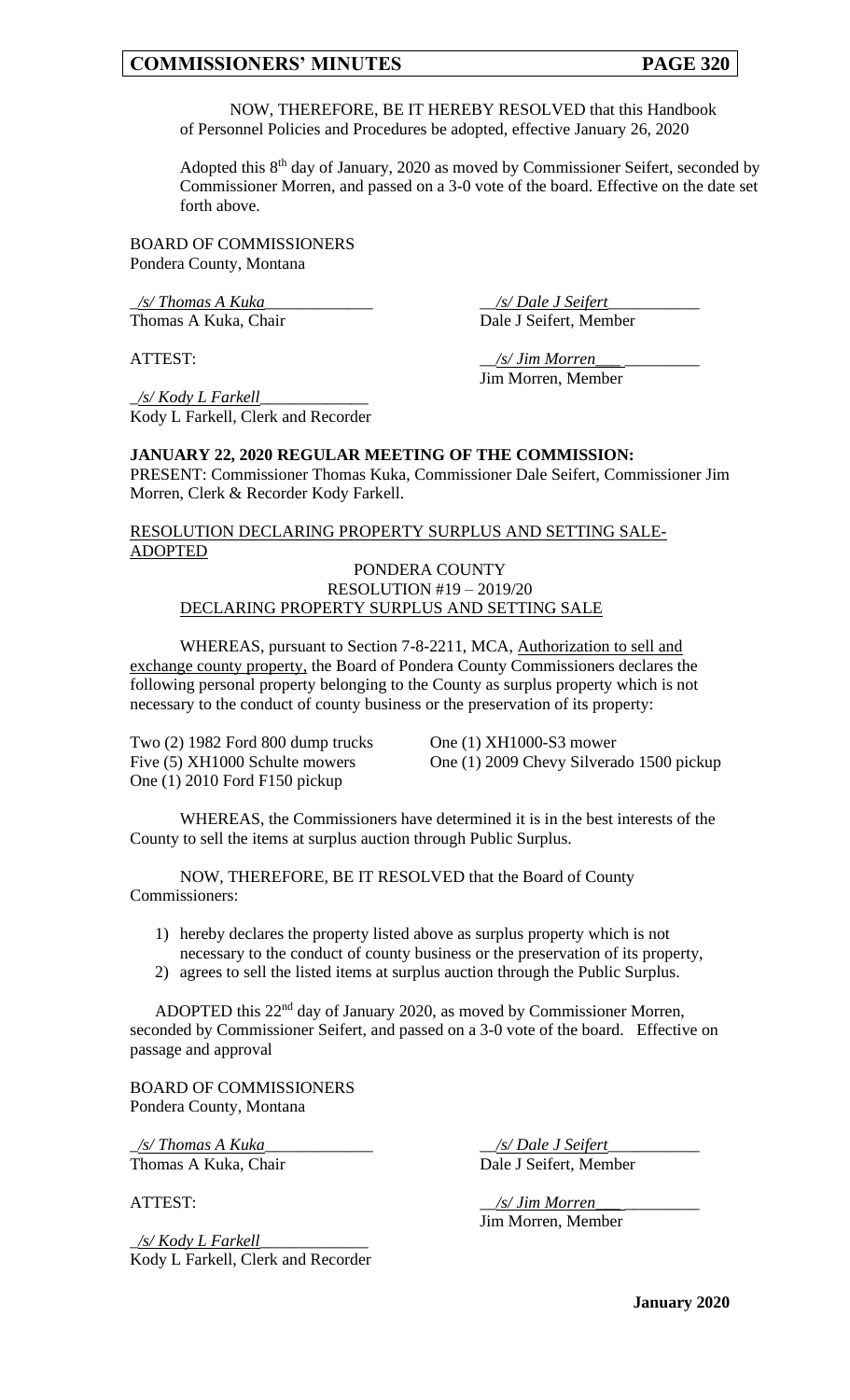# CITIZEN APPOINTMENTS TO COUNTY ADVISORY BOARDS

Commissioner Seifert moved and Commissioner Morren moved to appoint/reappoint the following to the County Advisory Boards: Health – Mindy Kuka-Holm (2022) Conrad TV – Cody Shaw (2020) Motion carried.

A complete list of County Advisory Boards and all members is on the County webpage: www.ponderacountymontana.org under Government, Board Appointments.

# REVCORD SERVICE AGREEMENT FOR DISPATCH CALL LOGGING-APPROVED

Commissioner Seifert moved and Commissioner Morren seconded to enter into agreement with Revcord for dispatch call center recording software in the amount of \$3,972.45 per year. The services include program installation, updates, troubleshooting, and repairs to the equipment. Motion carried.

### VENDOR INVOICE (JUNK VEHICLE GRANT PROGRAM)-APPROVED

Commissioner Morren moved to approve and submit the County's Vendor Invoice for the fiscal year's junk vehicle program. The county will receive \$11,055.80 from the Montana Department of Environmental Quality. This payment funds the Junk Vehicle Program in the County. Commissioner Seifert seconded. Motion carried.

#### AGREEMENT FOR WEBSITE DESIGN-APPROVED

Commissioner Seifert moved and Commissioner Morren seconded to approve an agreement with Fence Line Design for website design and maintenance at a rate of \$40 per hour. Motion carried.

# **JANUARY 29, 2020 REGULAR MEETING OF THE COMMISSION:**

PRESENT: Commissioner Thomas Kuka, Commissioner Dale Seifert, Commissioner Jim Morren, Clerk & Recorder Kody Farkell, and Undersheriff Robert Bender

# CITIZEN APPOINTMENTS TO COUNTY ADVISORY BOARDS

Commissioner Seifert moved and Commissioner Morren moved to appoint/reappoint the following to the County Advisory Boards:

Park – Ross Drishinski (2022) Planning – Ron Jones (2021) Motion carried.

A complete list of County Advisory Boards and all members is on the County webpage: www.ponderacountymontana.org under Government, Board Appointments.

### BIDS FOR PURCHASE OF FORD INTERCEPTOR POLICE SPORTS UTILITY VEHICLE

Two bids were received for a 2020 Ford Interceptor Police Sports Utility Vehicle:

| Courtesy Ford | delivery April 2020 | \$45,700.00 |
|---------------|---------------------|-------------|
| Bison Ford    | delivery July 2020  | \$42,478.88 |

Commissioner Seifert moved to accept the bid from Courtesy Ford with a bid of \$45,700 based on an earlier delivery date and accessibility to the dealer for vehicle service work. Commissioner Morren seconded. Motion carried.

### PURCHASE IN EXCESS OF \$500-GENERATOR MONITORING SYSTEM

A quote was received from Frontline Ag for a monitoring system for generators at both of the County's repeater sites. This monitoring system will report operation of the generators and any problems the generators without someone physically traveling to the sites to inspect the generators. Commissioner Morren moved to purchase the monitoring system from Frontline Ag Solutions at an initial cost of \$2,800 and with a \$200 annual fee. Commissioner Seifert seconded. Motion carried.